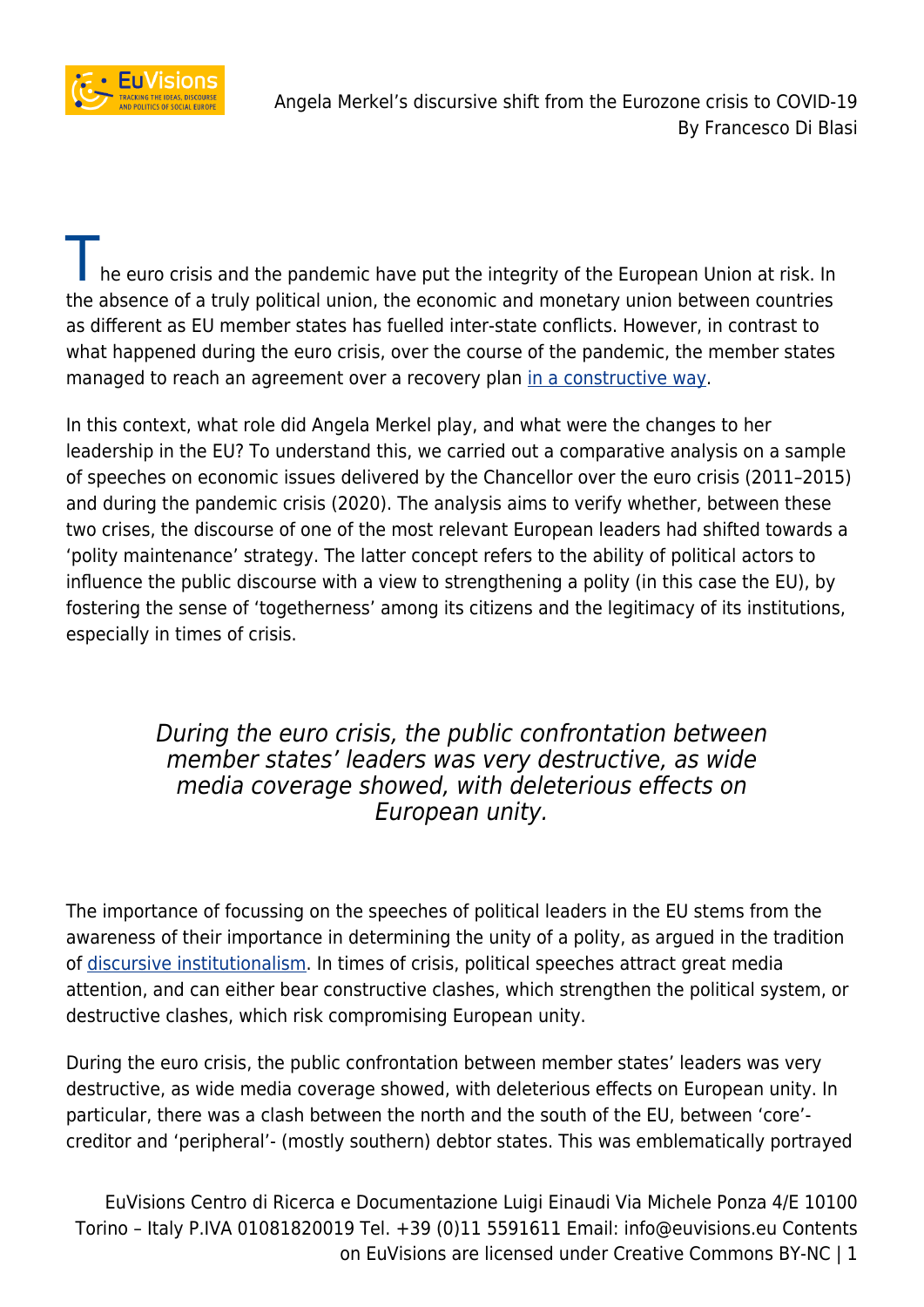

Angela Merkel's discursive shift from the Eurozone crisis to COVID-19 By Francesco Di Blasi

in the German edition of ['Focus' magazine](https://www.spiegel.de/international/europe/bird-trouble-angry-greeks-to-sue-german-magazine-for-defamation-a-758326.html), which, on 22 February, 2010, featured the Venus de Milo (one of the most important Greek symbols) on its cover showing her middle finger and with the title: 'Fraudsters in the euro family. Greece is robbing us of our money – and what about Spain, Portugal, Italy?' On the other hand, southern European media associated Angela Merkel with financial rigour, along with her finance minister Wolfgang Schäuble, and accused her of being willing to break European unity. In the pandemic crisis, by contrast, the international media spoke of a turning point in the German political stance on the EU. For the first time, Merkel's new coalition government (this time with a Social-Democratic Finance Minister, Olaf Scholz) became open to the possibility of a community debt.

Our analysis shows that Merkel actually expressed ideas related to solidarity and the need for community economic aid in both crises. However, in the two contexts she used two opposite "frames", namely different rhetorical justifications to present the German policy stance to the public. As proof, we can consider two pairs of ideas expressed between the two crises. One is connected to the issue of economic aid, while the other concerns solidarity (in a broader sense). These two ideas can both be expressed with a positive or negative connotation. Figure 1 summarises the transition over these two crucial dimensions from the euro crisis to the COVID crisis.



### **Figure 1: Main frames (economic help and solidarity) used by Angela Merkel in the euro crisis and in the COVID crisis**

During the euro crisis the Chancellor deemed the EU to be a highly divided political entity in which it was clear which states were responsible for its deterioration. Thus, conditionality was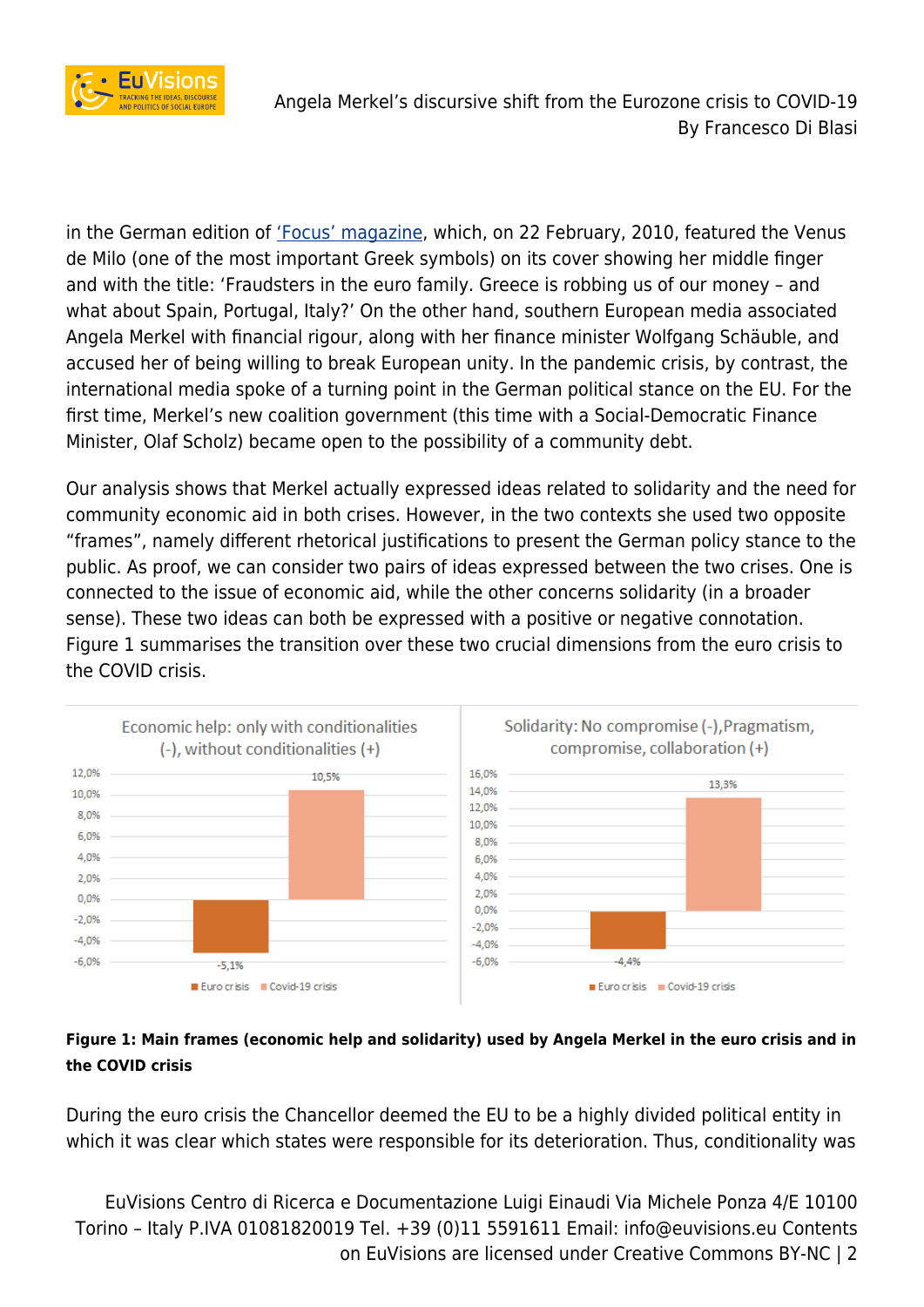

seen as a necessary complement to financial rescue programmes, along with the idea that a change was required without making compromises with the countries considered "responsible" for the crisis. This attitude led Angela Merkel to defend the Union and the single currency in a clear-cut manner. However, equally, she clearly believed that this "defence" justified German intransigence both on an economic–technical and communicative–political level.

On the contrary, during the COVID-19 crisis, solidarity values were not linked to conditionality (although some degree of conditionality was then included in the policy packages). This is relevant if we consider the paradigm shift these represent with respect to the opposite stance taken by Germany in a crisis that took place just ten years before. For this reason, we think these data are the most significant to briefly describe the discursive parabola of Angela Merkel's Chancellorship between the Euro crisis of 2011 and the pandemic crisis of 2020.

To be specific, Figures 2 and 3 show the main ideas expressed by the Chancellor between the two crises.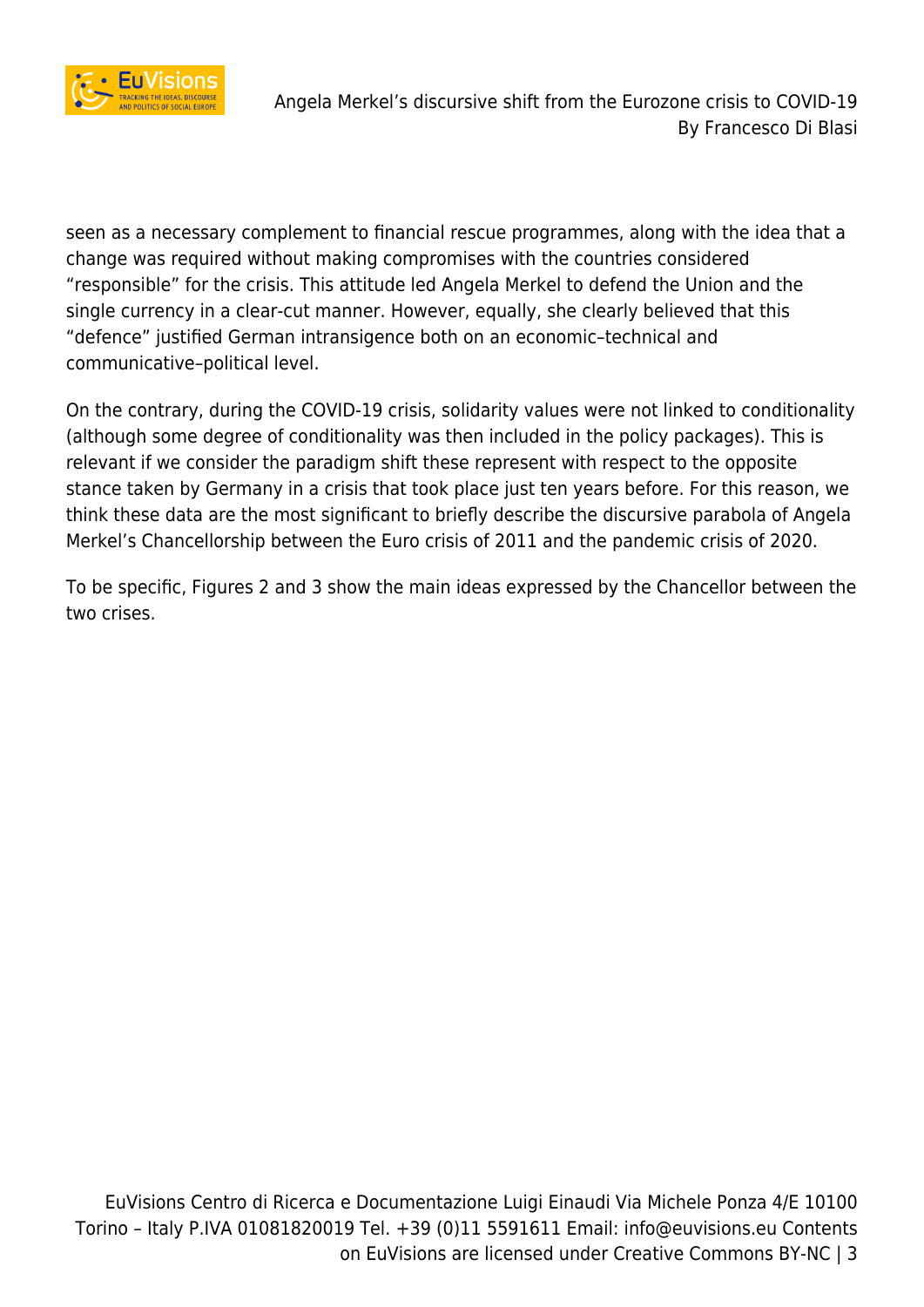

|                                                                                          | Paternalism: Others<br>should dotheir<br>homework; surveillance<br>on Member States<br>(ZCa), 5,2% | A well-functioning<br>market/euro/EU as<br>precondition for<br>Germany's<br>prosperity (YFa),<br>4,8% | Involvement of<br>private investors<br>(Yce), 4,5%              |                                                            | No compromise at<br>any cost (ZCb),<br>4,4%                             |
|------------------------------------------------------------------------------------------|----------------------------------------------------------------------------------------------------|-------------------------------------------------------------------------------------------------------|-----------------------------------------------------------------|------------------------------------------------------------|-------------------------------------------------------------------------|
| Austerity, Reforms, Discipline, Growth,<br>Competitiveness, Stronger euro (YE),<br>15,2% | Economic help:<br>conditionalities as<br>precondition (YCb),<br>5,1%                               | Trust in other MS<br>(ZEb), 4,1%                                                                      | We-feeling<br>grounded on the<br>common currency<br>(Zda), 3,7% |                                                            | We-feeling<br>grounded on law<br>and responsibility<br>(ZDb), 3,6%      |
| The need for European Economic Reform<br>(YCc), 10,4%                                    | Euro (YD), 5,0%                                                                                    | European<br>sovereignty (ZEd),<br>3,9%                                                                | Distrust in<br>other MS<br>(ZEc), 3,4%                          | Readiness<br>to provide<br>economic<br>help (YFb),<br>3.0% | European<br>Unionas<br>foundame<br>ntal for<br>Germany<br>$(ZF)$ , 2,6% |

#### **Figure 2: Ideas expressed during the Euro Crisis**

| Cohesion, solidarity, together (ness),                                                                                                                                 |                                                                         | Pandemic as an economic<br>challenge (YA), 7,7%                                             | Practical help<br>and solidarity.<br>coordination<br>(XC), 4,6%                   |  |
|------------------------------------------------------------------------------------------------------------------------------------------------------------------------|-------------------------------------------------------------------------|---------------------------------------------------------------------------------------------|-----------------------------------------------------------------------------------|--|
| commonality (ZEa), 14,7%                                                                                                                                               | Virus as a public health challenge/a<br>natural catastrophe (XA), 12,1% |                                                                                             |                                                                                   |  |
|                                                                                                                                                                        |                                                                         | France-German<br>cooperation (ZCc),<br>3,9%                                                 | Liberal democracy<br>(freedom,fundame<br>ntal rights, rule of<br>law) (ZEb), 3,4% |  |
| Pragmatism, compromise, consensus, no<br>isolation, joint action, collaboration, see<br>through each other's eyes (impartiality),<br>mutual understanding (ZCb), 13,3% | Economic help: unconditional, joint<br>investment/stimulus (YCb), 10,5% | Protect the internal<br>market/economic<br>help: making existing<br>constraints (YCa), 3,7% | Prosperity, welfare,<br>competitiveness,<br>stronger<br>market/euro(ZEa),<br>3,2% |  |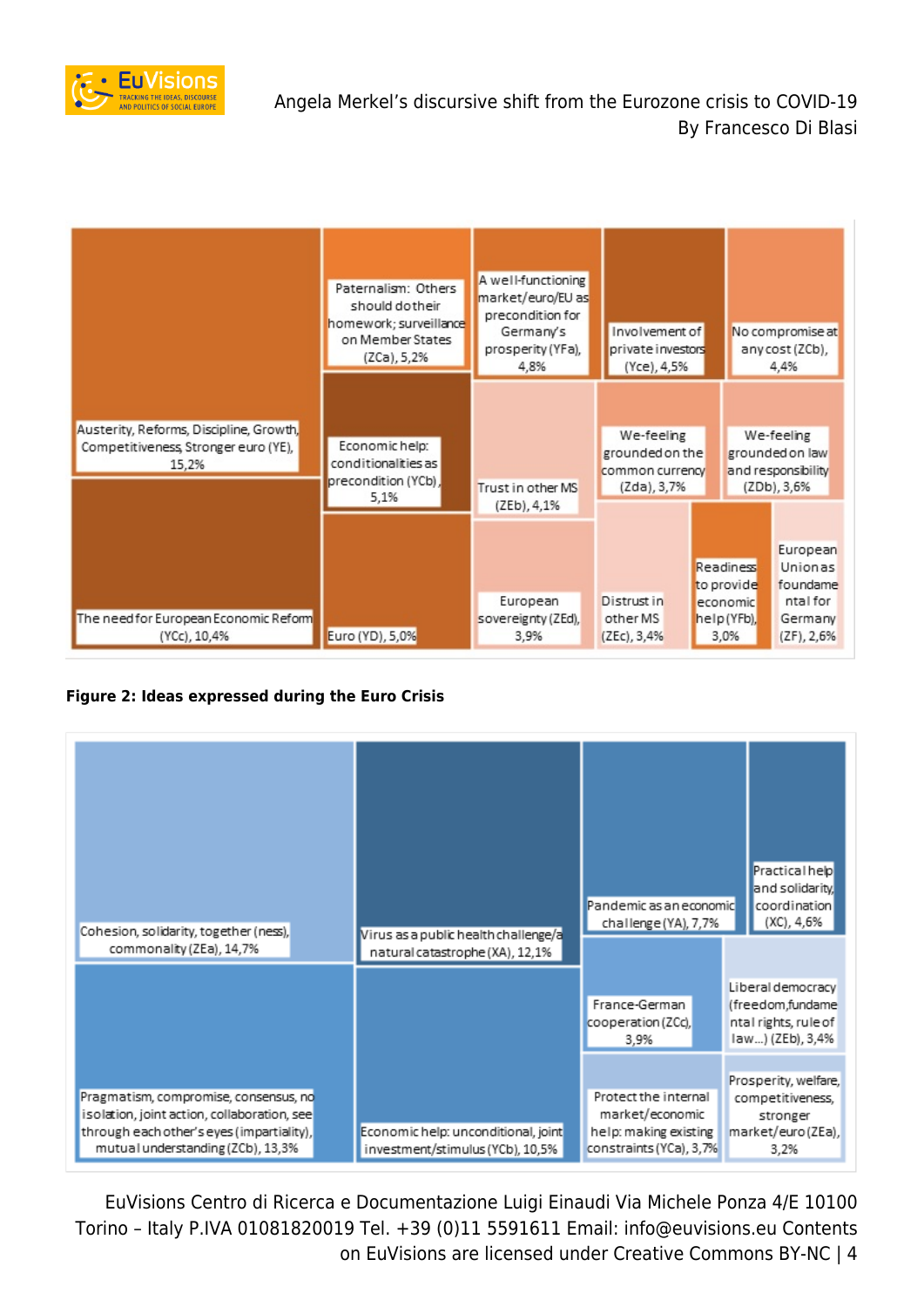

#### **Figure 3: Ideas expressed during the COVID-19 Crisis**

Figures 2 and 3 show that the speeches made during the Euro crisis were more complex compared to those given in the pandemic crisis, as they involved a greater number of intertwined concepts. The former discourses have one third more major 'ideas' than those from the pandemic crisis. Furthermore, if the first four ideas by importance are considered for each crisis, it can be noticed that these are worth a total of 36% in the Euro crisis, while they exceed 50% in the COVID-19 crisis.

These patterns are particularly important to us, as we believe that the use of a greater number of ideas may risk "fragmenting" the public sphere and its debate. Ideas, in fact, have the role of dividing and organising the public discourse in different interpretations of reality. A discourse that fragments reality into an excessive number of ideas also risks damaging the sense of "togetherness" of a community, and could be a sign of an attempt to conceal antisolidaristic policy solutions from the broader public. Conversely, a speech with a modest number of ideas tends to standardise the possible readings of reality, and consequently can favour the formation of a sense of "togetherness".

# During the Euro crisis, the economic frame was much more preponderant than during the COVID-19 crisis

It is also possible to note that the euro crisis was characterised by arguments profoundly contrary to a logic of polity maintenance. If the ideas expressed during the Euro crisis are put in order of importance, it can be noticed that the first idea attributable to the concept of polity maintenance and community-building is "Trust in other member states", which is only in ninth place.

Almost all the remaining ideas relate either to austerity policies (most of them) or to conditionalities that are to be respected in order to qualify for economic help. The polity maintenance effort of Angela Merkel's speeches during the euro crisis is virtually nil. On the contrary, the ideas connected to the pandemic crisis are all marked by a logic of polity maintenance in which the German sense of superiority and the imposition of its exclusive political priorities are abandoned in favour of a sense of pan-European unity.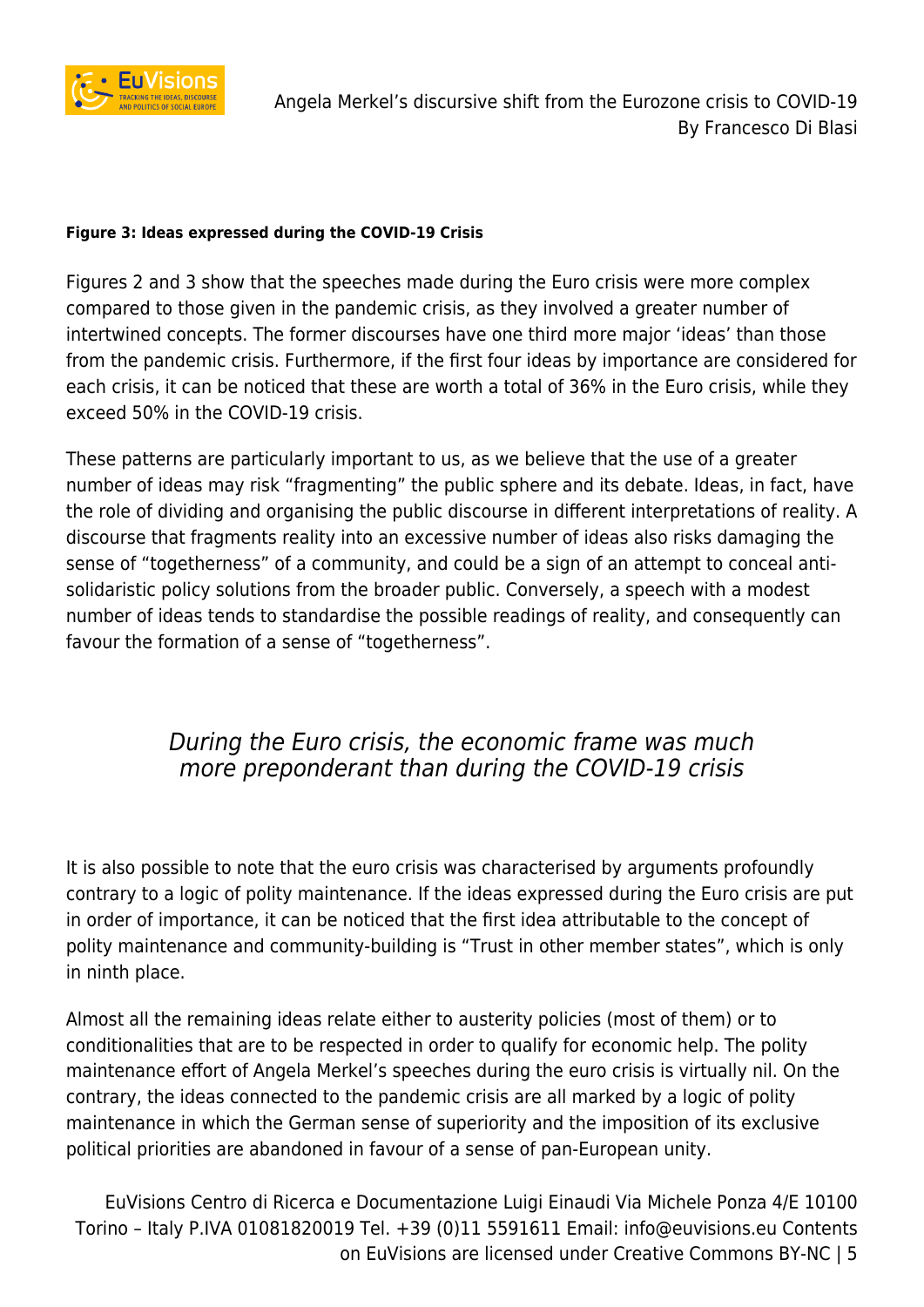

Finally, Figure 4 breaks down the main topics tackled by Angela Merkel between the two crises. The three main categories that we have identified are "Economic", "Political/ethical" and "Problem pressure". The latter refers to the "Public health" category, featured during the pandemic crisis, and the "Financial turmoil / Insolvency issues" category, which was prevalent during the Euro-crisis.



**Figure 4: Comparison between categories of ideas**

During the Euro crisis, the economic frame was much more preponderant than during the COVID-19 crisis, while there was less investment in the political/ethical frame, which became most important during the pandemic crisis. Furthermore, a marked difference emerges in relation to the "Problem pressure" frame. In the COVID-19 crisis this frame recorded almost 20%, while in the sovereign debt crisis it did not even reach 7%. Our impression is that this data can be explained by comparing them with the different degree of availability of economic and political aid that was present between the two crises. The scant willingness to help countries in difficulty during the Euro crisis can be related to a minimisation of the "problem pressure" implied by the crisis. In other words, Merkel's unwillingness to compromise expressed in her speeches would have been in contradiction to an emphasis on the risks (the "problems pressure") of the Euro crisis itself.

In conclusion, our analysis offers a series of data on Angela Merkel's transformation in the light of her ideas expressed between the two crises. This transformation followed a trajectory that changes from the lack of polity maintenance effort to a great commitment to it. During